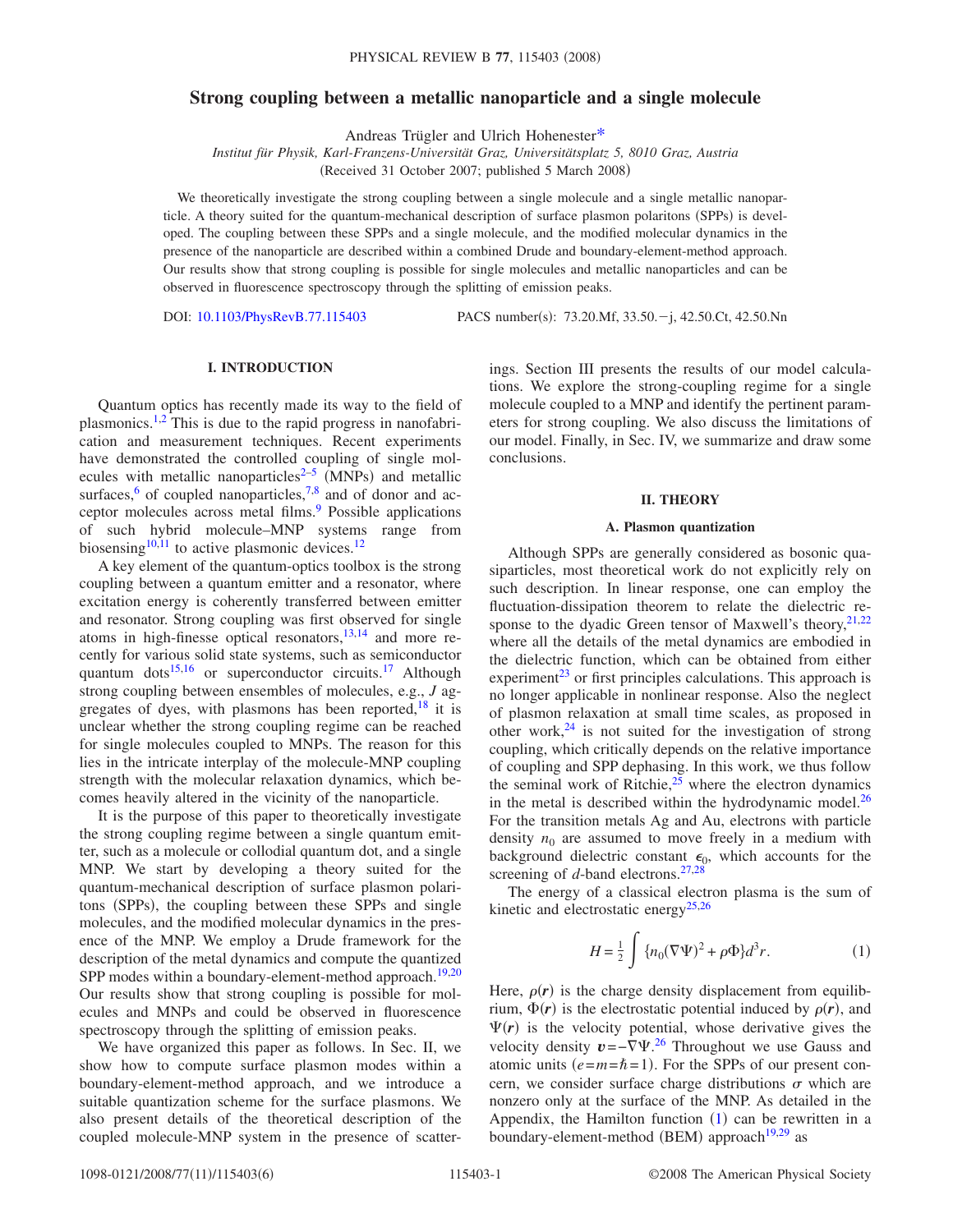<span id="page-1-0"></span>

FIG. 1. (Color online) (a) Spectrum of cigar-shaped Ag MNP. The height of the particle is 40 nm and the height-to-diameter ratio is 5:1. The solid and dashed lines show the calculated spectra for the dielectric function of Ref.  $23$  and the Drude form (Ref.  $28$ ), respectively. The triangles at the bottom indicate the energies of the plasmon modes (d) and (e), and the arrow at  $\sim$  1.7 eV indicates the energy of the molecular state 1. (b) Nonradiative (solid line) and radiative (dashed-dotted line) decay rates for a molecule located at a certain distance from the MNP [see  $(c)$ ] in units of the radiative free-space decay rate  $\gamma_r^0$ . The inset reports the level scheme used in our calculations. (c) Discretized particle surface as used in our calculations.  $[(d)–(f)]$  Surface charge distribution of SPP eigenmodes of lowest energy. Only mode (d) has a nonzero dipole moment.

<span id="page-1-1"></span>
$$
H = \frac{1}{2n_0} \{ \dot{\sigma}^T (2\pi + F)^{-1} G \dot{\sigma} + \omega_p^2 \sigma^T [2\pi (\epsilon_0 + \epsilon_b) + (\epsilon_0 - \epsilon_b) F]^{-1} G \sigma \}.
$$
\n(2)

Here,  $\sigma$  is the vector of the surface charges within the dis-cretized surface elements (see inset of Fig. [1](#page-1-0)),  $G$  is the free Green function matrix which connects two surface elements, *F* is the corresponding surface derivative,<sup>19,[29](#page-5-7)</sup>  $\omega_p = (4 \pi n_0)^{1/2}$ is the plasma frequency,  $\epsilon_0$  is the background dielectric constant of the metal,<sup>28</sup> and  $\epsilon_b$  is the dielectric constant of the embedding medium. We can now determine the eigenmodes of Eq. ([2](#page-1-1)) and quantize the plasma oscillations via a canonical transformation following the standard procedure outlined in Refs. [25](#page-5-3) and [26.](#page-5-4) Within such an approach, we obtain the plasmon Hamiltonian  $H_{\text{pl}} = \sum_{\lambda} \omega_{\lambda} a_{\lambda}^{\dagger} a_{\lambda}$  in second-quantized form, with  $\omega_{\lambda}$  being the energy and  $a_{\lambda}^{\dagger}$  the creation operator

<span id="page-1-2"></span>for the plasmon mode  $\lambda$ . The field operator for the SPPs is of the form

$$
\sigma(\mathbf{r}) = \sum_{\lambda} \left( \frac{2n_0}{\omega_{\lambda} \beta_{\lambda}} \right)^{1/2} u_{\lambda}(\mathbf{r}) (a_{\lambda} + a_{\lambda}^{\dagger}), \tag{3}
$$

where  $u_{\lambda}(r)$  is the plasmon eigenfunction and  $\beta_{\lambda}$  the corresponding normalization constant.

#### **B. Molecule–metallic nanoparticle coupling**

With the SPP quantization, we have now opened the quantum-optics toolbox. This allows us to study strong coupling according to the standard prescription. $30$  As for the de-scription of the molecule, we follow Refs. [31](#page-5-9) and [32](#page-5-10) which considered a generic few-level system. This approach is also best suited for other quantum emitters, such as collodial quantum dots. The inset of Fig.  $1(b)$  $1(b)$  shows the level scheme used in our calculations. It consists of the molecule ground state 0 and two excited states 1 and 2. We assume that an external pump laser brings the molecule into the excited state 2, where it decays nonradiatively with a given rate  $\gamma_m$  to the optically active state 1. This indirect process allows us to separate the excitation dynamics, which is not modified in the presence of the MNP, from the relaxation dynamics of state 1, which becomes strongly modified if the molecule and SPP are in resonance. The coherent part of the molecule-MNP dynamics is described by the Hamiltonian

$$
H = H_{\text{mol}} + H_{\text{pl}} + H_{\text{mol-pl}} + H_{\text{pump}}.\tag{4}
$$

<span id="page-1-3"></span>Here,  $H_{\text{mol}}$  and  $H_{\text{pl}}$  describe the molecular states and the SPP modes, respectively,  $H_{\text{mol-pl}}$  is the coupling between the molecular dipole and the surface charge  $(3)$  $(3)$  $(3)$ , and  $H_{\text{pump}}$  is the interaction of the molecule with the pump laser. The last two terms in Eq. ([4](#page-1-3)) are described within the usual rotating-wave approximation. $30 \text{ In addition, we account for the incoherent}$ part of the dynamics through a master equation of Lindblad for[m30,](#page-5-8)[33](#page-5-11)

$$
\dot{\rho} = -i[H,\rho] - \frac{1}{2} \sum_{i} (L_i^{\dagger} L_i \rho + L_i^{\dagger} L_i \rho - 2L_i \rho L_i^{\dagger}), \qquad (5)
$$

<span id="page-1-4"></span>where  $\rho$  is the density matrix of the coupled molecule-SPP system. The Lindblad operators  $L_i$  describe the various scattering channels of molecular decay, plasmon decay through Landau damping, and radiative decay. $28$ 

### **III. RESULTS**

In our calculations, we consider the cigar-shaped Ag MNP shown in Fig. [1.](#page-1-0) Other MNP shapes and metals will be discussed at the end. Figure  $1(a)$  $1(a)$  shows the spectra computed within our BEM approach<sup>20</sup> for the Ag dielectric function of Ref.  $23$  (solid line) and the Drude framework<sup>28</sup> (dashed line). Both spectra are in good agreement, thus justifying the use of the Drude model. The energies of the SPP eigenmodes are indicated by triangles. Figure  $1(b)$  $1(b)$  reports the nonradiative and radiative decay rates of the molecule as a function of molecule-MNP distance, which we compute in the weakcoupling regime according to the prescription of Refs. [3](#page-4-20) and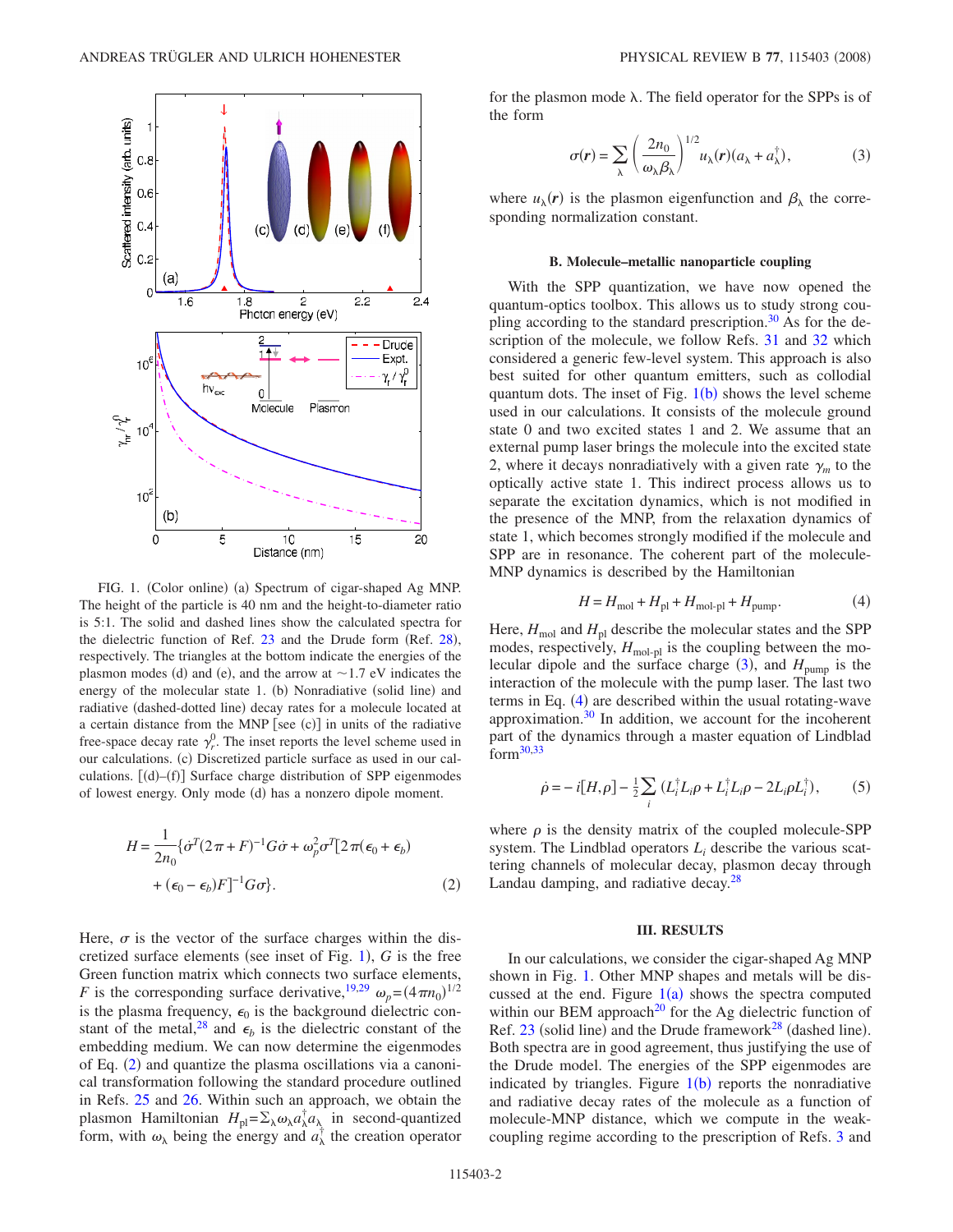<span id="page-2-0"></span>

FIG. 2. (Color online) Simulation for molecule which is initially in state [1](#page-1-0) [inset of Fig.  $1(b)$ ]. The solid and dashed lines show the population of the molecular state 1 and the SPP dipole mode [Fig. [1](#page-1-0)(d)], respectively, for two different molecule-MNP distances. We use a molecule dipole moment of 10 a.u., which corresponds to a free-space decay time  $1/\gamma_r^0$  of approximately 1 ns. In weak coupling (corresponding to the 8 nm distance), the nonradiative decay rate can also be estimated from time-dependent perturbation theory,  $\gamma_{nr} \approx |g_{\lambda}|^2 / \gamma_0$ , where  $g_{\lambda}$  is the coupling constant between the molecule and the resonant plasmon mode. The dotted line in the figure shows the resulting decay. In our simulations, we include the 40 plasmon modes of lowest energy.

[20.](#page-4-18) One observes that the rates dramatically increase when the molecule approaches the MNP. Here, the decay process becomes strongly altered by the nanoparticle, which acts as a supplemental antenna and converts part of the molecule's near field into radiation and Ohmic dissipation.

We next turn to the results of our master-equation approach. Figure [2](#page-2-0) shows simulations based on the solution of Eq.  $(5)$  $(5)$  $(5)$ , where the molecule is initially brought into the excited state 1. Let us first consider the larger molecule-MNP distance of 8 nm (upper two lines). Through the coupling  $H_{\text{mol-pl}}$ , the lowest SPP mode becomes populated and subsequently decays through Landau damping and radiation. After a transient at early times, both molecule and SPP population decay monoexponentially with the same decay constant. In this regime, the molecule drives the strongly damped plasmon mode and hereby constantly transfers energy to the MNP. Things change considerably when the molecule is brought closer to the MNP. For  $z=4$  nm (lower two lines), one observes a pronounced population beating between the molecule and the surface plasmon, superimposed on a subpicosecond decay due to efficient plasmon damping. This beating behavior is a clear signature of strong coupling,  $30$ which occurs in a regime where the molecule-MNP coupling is stronger than the plasmon damping.

Although strong coupling is most apparent in the time domain, spectroscopy appears to be a more suitable tool for its experimental observation. We next turn to the study of the setup shown in the inset of Fig.  $1(b)$  $1(b)$ , where a weak pump laser brings the molecule to the excited state 2. This process is followed by an internal decay into the optically active state 1 and a final relaxation to the ground state. Again, the last process is strongly modified in the presence of the MNP. In our calculations, we use the master equation  $(5)$  $(5)$  $(5)$  to compute the steady state solution. Once a stationary condition is

<span id="page-2-1"></span>

FIG. 3. (Color online) Fluorescence spectra of the molecule in the vicinity of the MNP for different molecular dipole moments, given in a.u. The moments correspond to free-space decay rates  $1/\gamma_r^0$  of approximately (a) 0.1  $\mu$ s, (b) 4 ns, and (c) 1 ns. In the weak-coupling regime of (a), the line broadens with decreasing distance but does not split. In the strong-coupling regime of (b) and (c), the line splits at a given distance into two lines.

reached, we can compute the fluorescence spectra from the Wiener–Khinchin theorem by means of the quantum regres-sion theorem.<sup>30,[33](#page-5-11)</sup> Figure [3](#page-2-1) shows the results of our simulations for three different molecular dipole moments. For the smallest dipole moment of Fig.  $3(a)$  $3(a)$ , one observes that the line broadens when the molecule is brought closer to the MNP. We verified that the line broadening is precisely given by the sum of radiative  $\gamma_r$  and nonradiative  $\gamma_{nr}$  decay rates shown in Fig.  $1(b)$  $1(b)$ . For the larger dipole moments investigated in Figs.  $3(b)$  $3(b)$  and  $3(c)$ , we observe that at a distance of a few nanometers the line splits, thus indicating the onset of strong coupling. Here, excitation energy is coherently transferred between the molecule and the SPP.

In a generic model, where a quantum emitter is coupled to a single cavity mode, the polariton eigenmodes  $\Omega_{\pm}$  of the coupled system are of the form<sup>34</sup>

<span id="page-2-2"></span>
$$
\Omega_{\pm} = \omega_0 - \frac{i}{4} (\gamma_c + \gamma_m) \pm \sqrt{g^2 - \left(\frac{\gamma_c - \gamma_m}{4}\right)^2}.
$$
 (6)

Here,  $\omega_0$  is the energy of the isolated molecule and cavity, which are assumed to be in resonance;  $\gamma_m$  and  $\gamma_c$  are the decay rates of the molecule and cavity, respectively; and *g* is the coupling constant. Strong coupling occurs for *g*  $\frac{p}{\gamma_c - \gamma_m}/4$  and corresponds to the formation of a dressed state with finite lifetime. It is an intrinsic property of the coupling between the molecule and the cavity, and manifests itself as a doublet splitting of the emission lines. Quite gen-erally, for the coupled molecule-MNP system, Eq. ([6](#page-2-2)) is too simple, because the molecule couples not only to the MNP dipole mode but also to all other modes, and one must use a more refined description as we have done in this work. Nevertheless, Eq.  $(6)$  $(6)$  $(6)$  allows us to estimate the pertinent parameters for strong coupling. From the plasmon decay rate  $\gamma_0$  $\sim$  30 fs for silver, we can estimate a critical coupling strength of  $g \approx \gamma_0 / 4 \sim 5$  meV for the onset of strong coupling. Indeed, this value is in agreement with the results of Fig.  $3$  [as can be inferred, e.g., from the line broadening in Fig.  $3(b)$  $3(b)$  at the distance of 3 nm, where the emission line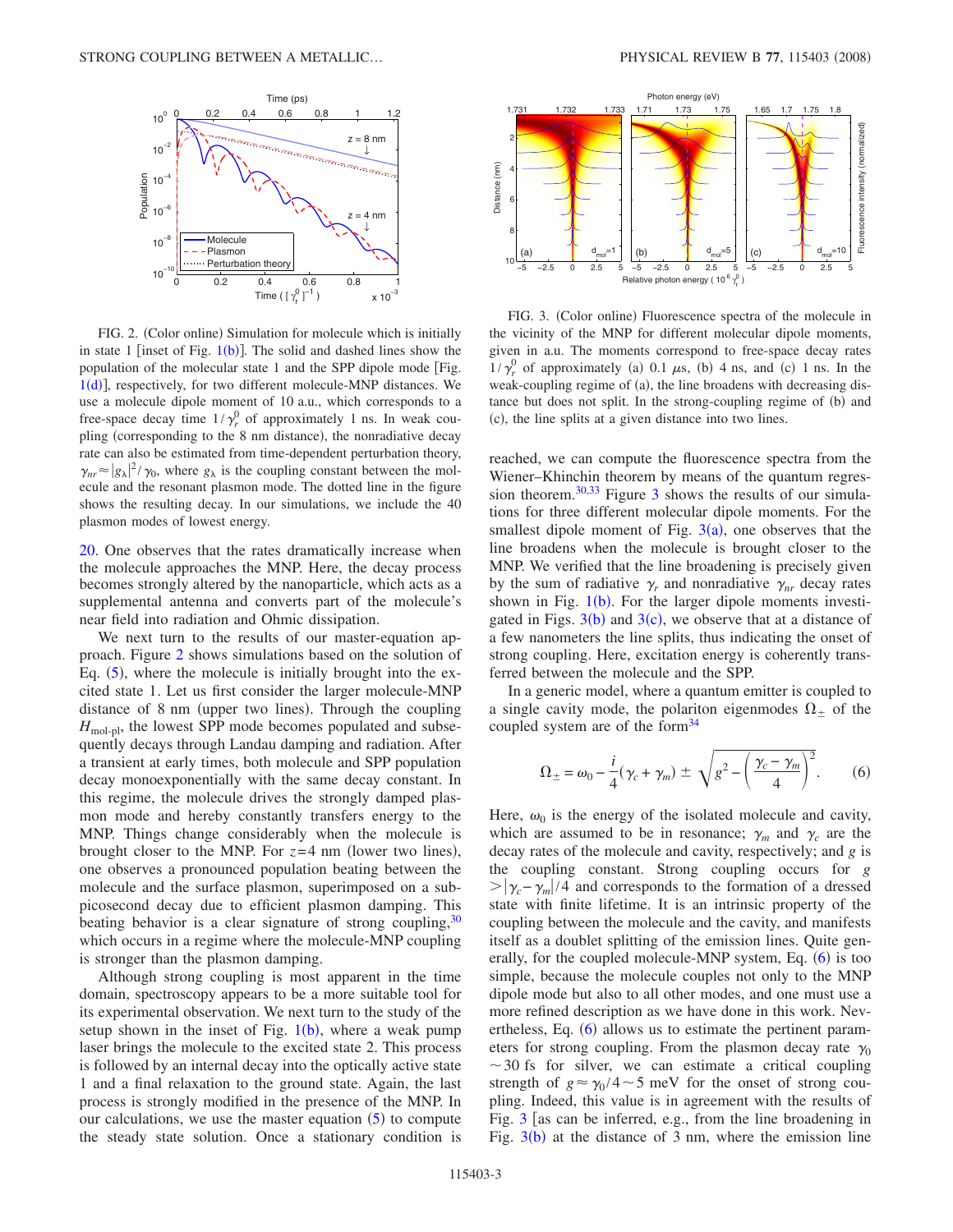<span id="page-3-0"></span>

FIG. 4. (Color online) Line positions and oscillator strengths of polariton modes for cigar-shaped (two lines on left-hand side) and disk-shaped (two lines on right-hand side) nanoparticles and Ag and Au. In Au, the lines split at smaller distances because of the stron-ger plasmon damping (Ref. [28](#page-5-6)). We use  $d=10$  a.u..

starts to split. For a coupling of the order of a few meV, the approximation of a two-level system is justified for both molecules and quantum dots, although the true line shape might be additionally influenced by internal degrees of freedom (e.g., vibrations) of the quantum emitter.

When the molecule is brought even closer to the MNP, the oscillator strength of the high-energy line vanishes and the low-energy line becomes strongly redshifted. In this regime, where the energy renormalization is of the order of several tens of meV, the description of the quantum emitter in terms of a generic few-level system is expected to break down. The strong redshift of the emission peaks is due to the attractive interaction between the molecule and the MNP, which is strongly enhanced at small distances, and the different oscillator strengths are associated with the different dipole moments of the predominantly MNP- and moleculelike polariton modes at lower and higher energies, respectively. We also found that moderate detunings between the molecule and SPP energies do not drastically change the behavior shown in the figures. Figure [4](#page-3-0) shows that a similar behavior is found for other MNP shapes and materials. We have also performed calculations for spherical nanoparticles. Unfortunately, for both silver and gold, the resulting surface plasmons have energies in a spectral region where *d*-band scatterings set in, $27$  and where the Drude description becomes questionable. Our results (not shown) indicate that for nanospheres, strong coupling occurs at smaller distances than for the particle shapes shown in Fig. [4,](#page-3-0) which might be due to the larger number of plasmon modes to which the molecule can couple.<sup>22</sup>

# **IV. SUMMARY AND CONCLUSIONS**

In conclusion, we have studied the strong coupling between a single molecule and a metallic nanoparticle within a fully quantum-mechanical approach. We have demonstrated that strong coupling is possible for realistic molecule and nanoparticle parameters, despite the strong plasmon damping, and should be observable in fluorescence spectroscopy through the splitting of emission peaks. Strong coupling is an important ingredient for future plasmonic-based quantum information schemes and might play a significant role in biosensor applications.

## **ACKNOWLEDGMENTS**

We gratefully acknowledge most helpful discussions with Joachim Krenn and Alfred Leitner.

## **APPENDIX**

In this appendix, we derive Eq.  $(2)$  $(2)$  $(2)$  and show how to quantize the SPP modes. Our starting point is the energy of a classical plasma, Eq.  $(1)$  $(1)$  $(1)$ . Let us first consider the first term on the right-hand side which describes the kinetic energy. From the relation  $v = -\nabla \Psi$  between the velocity field *v* and  $\Psi$ , we obtain for the continuity equation

$$
\partial_t n = -n_0 \nabla \mathbf{v} = n_0 \nabla^2 \Psi,
$$
 (A1)

<span id="page-3-1"></span>which gives us the relation between the density displacement *n* and the velocity potential  $\Psi$ . In the following, we consider surface charge distributions  $\sigma$  which are nonzero only at the surface of the MNP. Integration of the continuity equation ([A1](#page-3-1)) over a small cylinder  $\Omega$  (height  $h \rightarrow 0$  and base  $\delta S$ ), which encloses a small surface element, then gives for the right-hand side of Eq.  $(A1)$  $(A1)$  $(A1)$ 

$$
\int_{\Omega} n_0 \nabla^2 \Psi dV = \int_{\partial \Omega} n_0 \hat{\mathbf{n}} \cdot \nabla \Psi dS \cong n_0 \frac{\partial \Psi}{\partial \hat{\mathbf{n}}} \delta S. \quad (A2)
$$

Here,  $\frac{\partial \Psi}{\partial \hat{n}} = \hat{n} \cdot \nabla \Psi$  denotes the surface derivative of the velocity potential. Together with the left-hand side of Eq.  $(A1)$  $(A1)$  $(A1)$ , we find the link between  $\Psi$  and  $\sigma$ ,

$$
n_0 \frac{\partial \Psi}{\partial \hat{n}} = \dot{\sigma}.
$$
 (A3)

<span id="page-3-5"></span><span id="page-3-2"></span>Using Green's first identity, we can rewrite the term for the kinetic energy in Eq.  $(1)$  $(1)$  $(1)$  as

$$
\int_{\Omega} (\nabla \Psi)^2 dV = \int_{\partial \Omega} \Psi \frac{\partial \Psi}{\partial \hat{n}} dS - \int_{\Omega} \Psi \nabla^2 \Psi dV. \quad (A4)
$$

As evident from the continuity equation  $(A2)$  $(A2)$  $(A2)$ , for a pure surface charge distribution,  $\nabla^2 \Psi$  is zero inside the metallic nanoparticle and the second term on the right-hand side of Eq.  $(A4)$  $(A4)$  $(A4)$  thus vanishes. We can now use the boundary-element method<sup>19[,22](#page-5-0)[,29](#page-5-7)</sup> to relate  $\Psi$  to  $\frac{\partial \Psi}{\partial \hat{n}}$ . Our starting point is

<span id="page-3-3"></span>
$$
\Psi(r) = \int_{\partial\Omega} \left( G(r, s') \frac{\partial \Psi(s')}{\partial \hat{n}} - \frac{\partial G(r, s')}{\partial \hat{n}} \Psi(s') \right) \frac{dS'}{4\pi},\tag{A5}
$$

where  $G(\mathbf{r}, \mathbf{r}') = 1/|\mathbf{r} - \mathbf{r}'|$  is the free-space Green function. Performing the limit  $r \rightarrow s$  in Eq. ([A5](#page-3-3)) according to the pre-scription given in Refs. [19,](#page-4-17) [22,](#page-5-0) and [29](#page-5-7) and using the same notation as in these references, we obtain

$$
2\pi\Psi = G\Psi' - F\Psi.
$$
 (A6)

<span id="page-3-4"></span>Here,  $\Psi'$  and *F* are the surface derivatives of the velocity potential  $\Psi$  and the Green function *G*, respectively, and *G*, *F*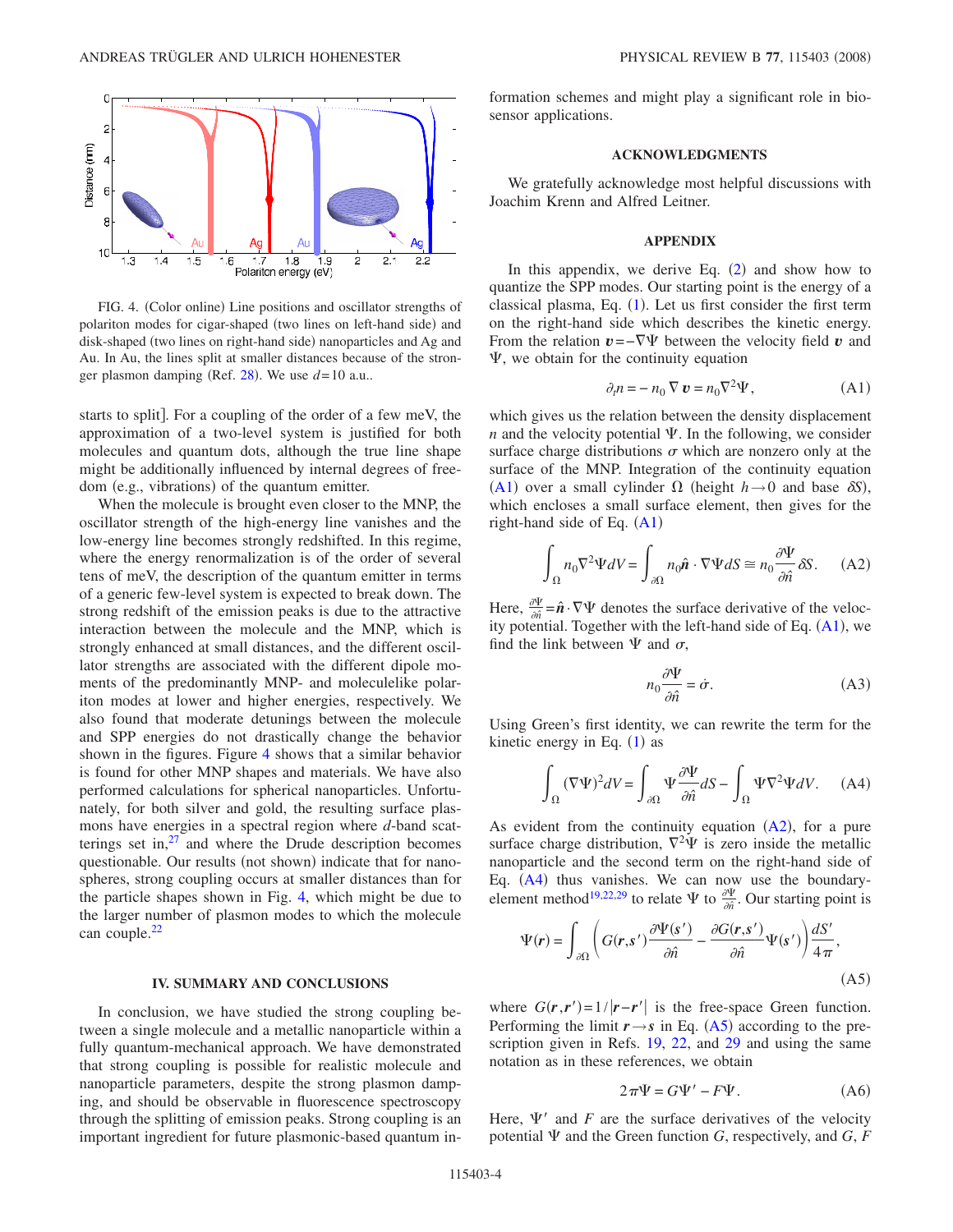and  $\Psi$ ,  $\Psi'$  are assumed to be convoluted in space.

At this point, it is convenient to switch to the boundary elements of the discretized MNP surface (see also the inset of Fig. [1](#page-1-0)):  $\Psi$  and  $\sigma$  are vectors of the length of the number of surface elements, and *G* and *F* are matrices connecting the different surface elements. We can thus solve Eq.  $(A6)$  $(A6)$  $(A6)$ through inversion  $\Psi = (2\pi + F)^{-1}G\Psi'$ . Together with the relation  $(A3)$  $(A3)$  $(A3)$ , the term for the kinetic energy can then be brought into the final form

$$
\frac{1}{2}n_0 \int_{\partial \Omega} \Psi \frac{\partial \Psi}{\partial \hat{n}} dS \to \frac{1}{2}n_0 \dot{\sigma}^T (2\pi + F)^{-1} G \dot{\sigma}.
$$
 (A7)

Here,  $\sigma^T$  denotes the transposed surface charge vector.

For the potential energy of Eq.  $(1)$  $(1)$  $(1)$ , we follow the procedure given in Ref. [19.](#page-4-17) We start from a relation similar to Eq. ([A5](#page-3-3)), but with the velocity potential  $\Psi$  replaced by the electrostatic potential  $\Phi$ . Taking the surface derivative inside and outside the MNP, we obtain

$$
(2\pi + F)\Phi = G\Phi_1',
$$
  

$$
(2\pi - F)\Phi = -G\Phi_2'.
$$

Here,  $\Phi'_1$  and  $\Phi'_2$  denote the surface derivatives of the potential inside and outside the MNP. Multiplying the first equation with the dielectric constant  $\epsilon_0$  of the metal and the second one with the dielectric constant  $\epsilon_b$  of the embedding medium gives, after substraction,

<span id="page-4-21"></span>
$$
[2\pi(\epsilon_0 + \epsilon_b) + (\epsilon_0 - \epsilon_b)F]\Phi = G(\epsilon_0 \Phi'_1 - \epsilon_b \Phi'_2) = 4\pi G\sigma.
$$
\n(A8)

To arrive at the last term of Eq.  $(AB)$ , we have used the boundary condition  $\hat{\boldsymbol{n}} \cdot (\boldsymbol{D}_2 - \boldsymbol{D}_1) = -\epsilon_b \Phi'_2 + \epsilon_0 \Phi'_1 = 4 \pi \sigma$  of Maxwell's equation. Putting all above results together, we finally get Eq.  $(2)$  $(2)$  $(2)$ .

To obtain the eigenmodes, we first rewrite Eq.  $(2)$  $(2)$  $(2)$  in the shorthand notation

$$
H = \frac{1}{2n_0} (\dot{\sigma}^T B \dot{\sigma} + \sigma^T A \sigma), \tag{A9}
$$

where the explicit form of the matrices *A* and *B* can be inferred from Eq.  $(2)$  $(2)$  $(2)$ . The matrices *A* and *B* are symmetric and thus can be diagonalized simultaneously. Let  $\omega_{\lambda}^2$  and  $u_{\lambda}$  de note the eigenvalues and eigenvectors of the generalized eigenvalue problem

$$
Au_{\lambda} = \omega_{\lambda}^2 B u_{\lambda}.
$$
 (A10)

The eigenvectors  $u_{\lambda}$  can be chosen real and are orthogonal in the sense

$$
u_{\lambda}^T B u_{\lambda'} = \beta_{\lambda} \delta_{\lambda \lambda'}.
$$
 (A11)

We can thus expand the surface charge distribution in terms of these eigenfunctions, viz.

$$
\sigma = \sum_{\lambda} \gamma_{\lambda} e^{i\omega_{\lambda}t} a_{\lambda} u_{\lambda}.
$$
 (A12)

Here,  $\gamma_{\lambda} = \sqrt{2n_0/\omega_{\lambda}\beta_{\lambda}}$ , and  $a_{\lambda}$  is an expansion coefficient for the eigenmode  $\lambda$ . Inserting this expression into Eq. ([2](#page-1-1)) and performing the standard quantization procedure via a canonical transformation,  $25,26,35$  $25,26,35$  $25,26,35$  then, brings us to the plasmon Hamiltonian in second-quantized form

$$
H_{\rm pl} = \sum_{\lambda} \omega_{\lambda} a_{\lambda}^{\dagger} a_{\lambda},\tag{A13}
$$

with  $a_{\lambda}^{\dagger}$  being the creation operator for the plasmon mode  $\lambda$ .

<span id="page-4-0"></span>\*ulrich.hohenester@uni-graz.at

- <span id="page-4-1"></span><sup>1</sup>D. E. Chang, A. S. Sorensen, P. R. Hemmer, and M. D. Lukin, Phys. Rev. Lett. 97, 053002 (2006).
- <span id="page-4-2"></span>2A. V. Akimov, A. Mukherjee, C. L. Yu, D. E. Chang, A. S. Zibrov, P. R. Hemmer, H. Park, and M. D. Lukin, Nature (London) 450, 402 (2007).
- <span id="page-4-20"></span>3P. Anger, P. Bharadwaj, and L. Novotny, Phys. Rev. Lett. **96**, 113002 (2006).
- <sup>4</sup> S. Kühn, U. Håkanson, L. Rogobete, and V. Sandoghdar, Phys. Rev. Lett. 97, 017402 (2006).
- <span id="page-4-3"></span><sup>5</sup> I. Gerhardt, G. Wrigge, P. Bushev, G. Zumofen, M. Agio, R. Pfab, and V. Sandoghdar, Phys. Rev. Lett. 98, 033601 (2007).
- <span id="page-4-4"></span>6O. Labeau, P. Tamarat, H. Courtois, G. S. Agarwal, and B. Lounis, Phys. Rev. Lett. 98, 143003 (2007).
- <span id="page-4-5"></span>7W. Rechberger, A. Leitner, A. Hohenau, J. R. Krenn, and F. R. Aussenegg, Opt. Commun. 220, 137 (2003).
- <span id="page-4-6"></span>8M. Danckwerts and L. Novotny, Phys. Rev. Lett. **98**, 026104  $(2007).$
- <span id="page-4-7"></span><sup>9</sup>P. Andrew and W. L. Barnes, Science 306, 1002 (2004).
- <span id="page-4-8"></span>10D. A. Stuart, A. J. Haes, C. R. Yonzon, E. M. Hicks, and R. P. Van Duyne, IEE Proc.: Nanobiotechnol. **152**, 13 (2005).
- <span id="page-4-9"></span> $11$  Y. Yin and A. P. Alvisatos, Nature (London) 437, 664 (2005).
- <span id="page-4-10"></span>12Y. Fedutik, V. V. Temnov, O. Schops, U. Woggon, and M. V. Artemyev, Phys. Rev. Lett. 99, 136802 (2007).
- <span id="page-4-11"></span>13Q. A. Turchette, C. J. Hood, W. Lange, H. Mabuchi, and H. J. Kimble, Phys. Rev. Lett. **75**, 4710 (1995).
- <span id="page-4-12"></span><sup>14</sup> J. M. Raimond, M. Brunce, and S. Haroche, Rev. Mod. Phys. **73**, 565 (2001).
- <span id="page-4-13"></span>15K. Hennessy, A. Badolato, M. Winger, D. Gerace, M. Atatüre, S. Gulde, S. Fält, E. L. Hu, and A. Imamoglu, Nature (London) 445, 896 (2007).
- <span id="page-4-14"></span>16D. Press, S. Götzinger, S. Reitzenstein, C. Hofmann, A. Löffler, M. Kamp, A. Forchel, and Y. Yamamoto, Phys. Rev. Lett. **98**, 117402 (2007).
- <span id="page-4-15"></span>17A. Wallraff, D. I. Schuster, A. Blais, L. Frunzio, R. S. Huang, J. Majer, S. Kumar, S. M. Girvin, and R. J. Schoelkopf, Nature (London) 431, 162 (2004).
- <span id="page-4-16"></span><sup>18</sup> See, e.g., Org. Electron. **8**, 77 (2007), special issue on coupled states of excitons, photons, and plasmons in organic structures.
- <span id="page-4-17"></span><sup>19</sup> U. Hohenester and J. R. Krenn, Phys. Rev. B **72**, 195429 (2005).
- <span id="page-4-18"></span>20S. Gerber, F. Reil, U. Hohenester, T. Schlagenhaufen, J. R. Krenn, and A. Leitner, Phys. Rev. B 75, 073404 (2007).
- <span id="page-4-19"></span>21W. Vogel and D.-G. Welsch, *Quantum Optics* Wiley, Berlin, 2006).